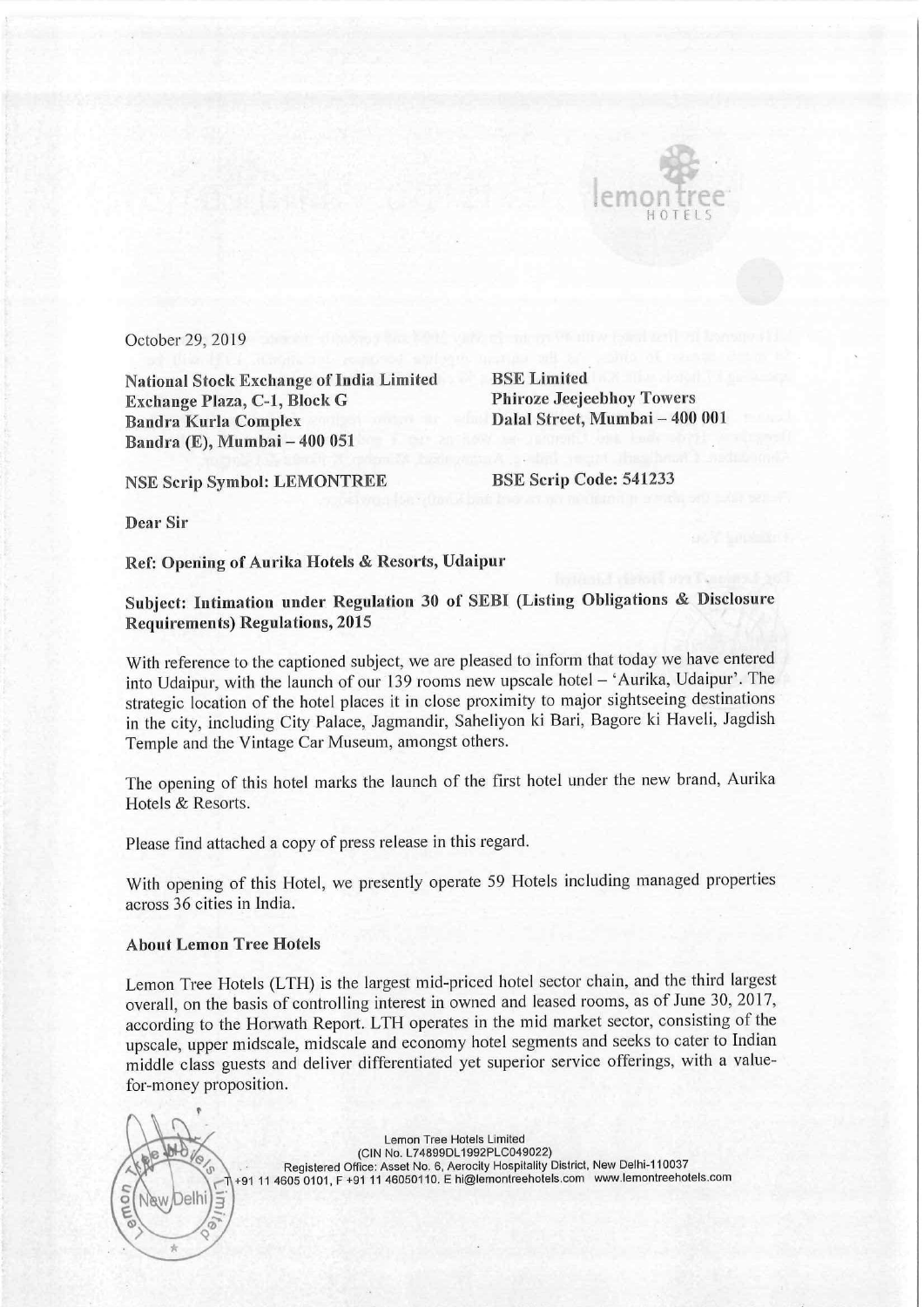

LTH opened its first hotel with 49 rooms in May 2004 and currently operate  $~6100$  rooms in 59 hotels across 36 cities. As the current pipeline becomes operational, LTH will be operating 87 hotels with 8,814 rooms, across

Lemon Tree hotels are located across India, in metro regions, including the NCR, Bengaluru, Hyderabad and Chennai, as well as tier I and tier II cities such as Pune, Ahmedabad, Chandigarh, Jaipur, Indore, Aurangabad, Mumba

Please take the above intimation on record and kindly acknowledge.

Thanking You<br>For Lemon, Tree Hotels Limited

Nikhil Sethin)<br>Group Company Secretary & GM Legal and Compliance Officer

> Lemon Tree Hotels Limited (CIN No. L74899DL1992PLC049022) Registered Office: Asset No. 6, Aerocity Hospitality District, New Delhi-110037<br>T +91 11 4605 0101, F +91 11 46050110. E hi@lemontreehotels.com www.lemontreehotels.com